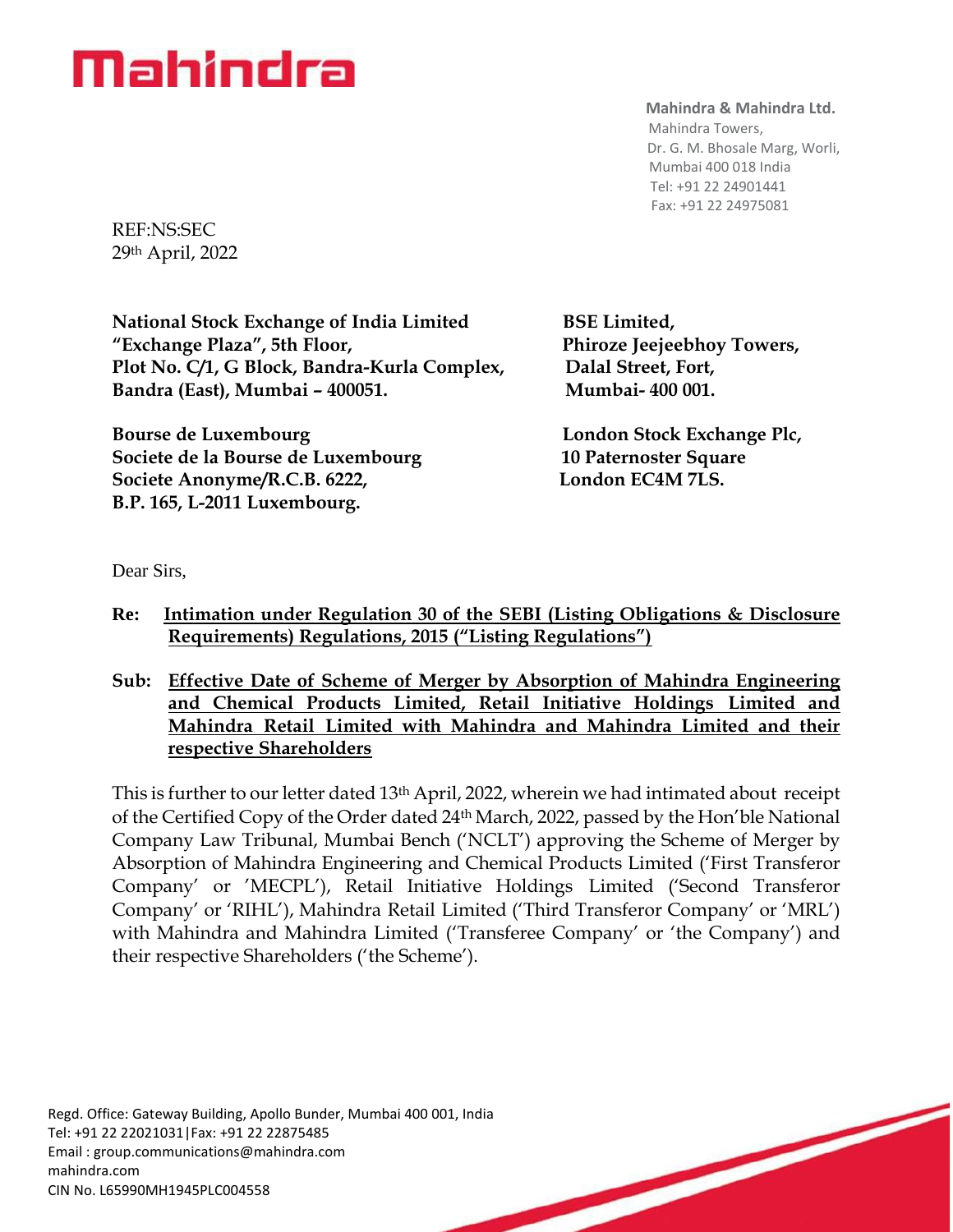**Mahindra & Mahindra Ltd.** Mahindra Towers, Dr. G. M. Bhosale Marg, Worli, Mumbai 400 018 India Tel: +91 22 24901441 Fax: +91 22 24975081

The Certified Copy of the said Order sanctioning the Scheme from 1st April, 2021 being the Appointed Date, has been filed electronically with the Registrar of Companies, Maharashtra, Mumbai by the Transferor Companies and the Company on 29<sup>th</sup> April, 2022.

Thus, the Scheme has become effective from 29<sup>th</sup> April, 2022, being the last of the dates, on which the said Certified Copy of the NCLT Order sanctioning the Scheme has been filed with the Registrar of Companies, Mumbai, Maharashtra.

Accordingly, the Merger by Absorption of MECPL, RIHL and MRL with the Company stands completed.

The details as required under SEBI (Listing Obligations and Disclosure Requirements) Regulations, 2015 read with SEBI Circular No. CIR/CFD/CMD/4/2015 dated 9th September, 2015 for cessation of subsidiaries i.e. MECPL, RIHL and MRL pursuant to Merger are given in Annexure A to this letter.

Yours faithfully, For MAHINDRA & MAHINDRA LIMITED

VStrauber

NARAYAN SHANKAR COMPANY SECRETARY Encl.: as above.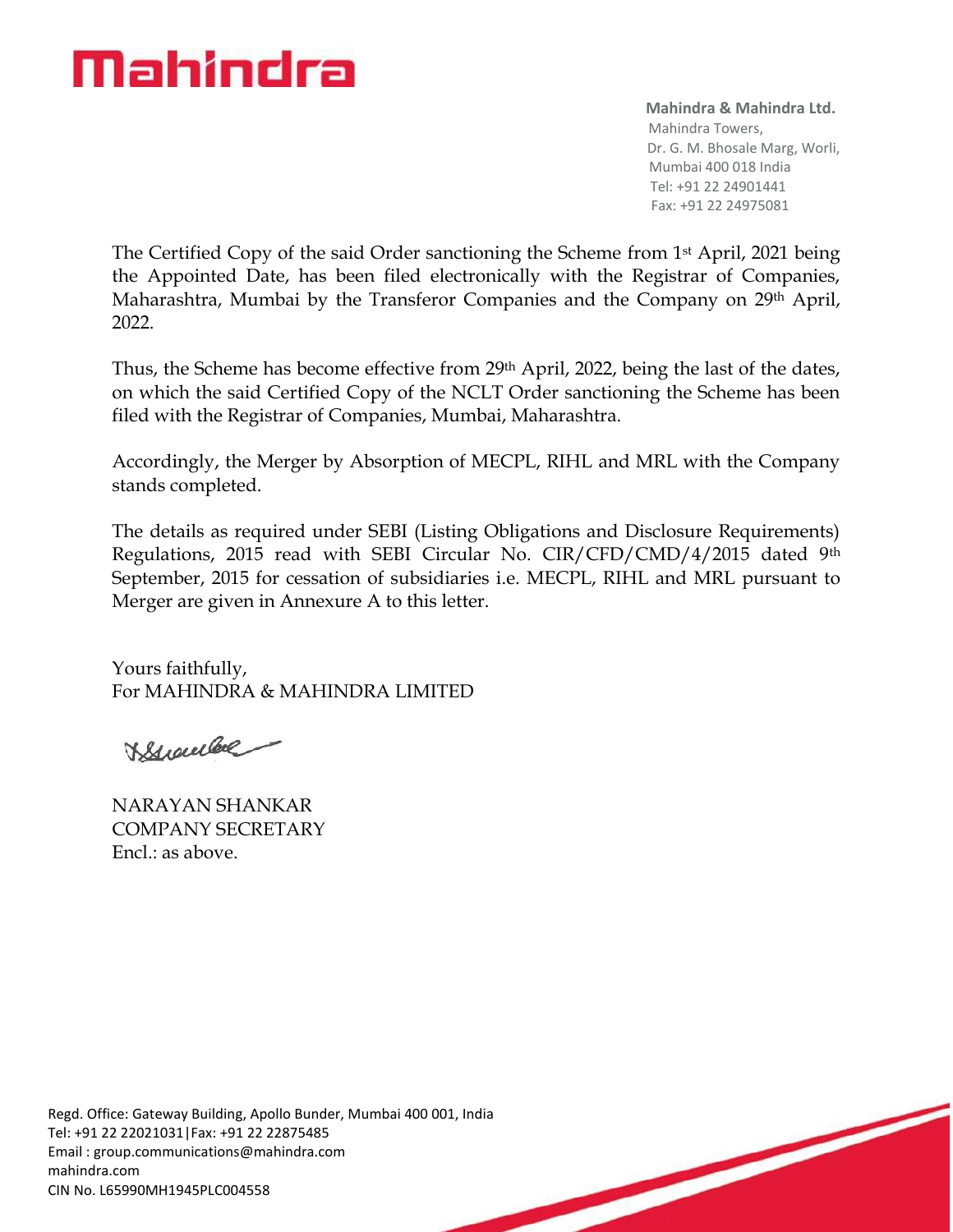#### **Mahindra & Mahindra Ltd.**

 Mahindra Towers, Dr. G. M. Bhosale Marg, Worli, Mumbai 400 018 India Tel: +91 22 24901441 Fax: +91 22 24975081

### **Annexure A**

### **Cessation of Subsidiaries of the Company upon the Scheme of Merger by Absorption of Mahindra Engineering and Chemical Products Limited ('MECPL'), Retail Initiative Holdings Limited ('RIHL') and Mahindra Retail Limited ('MRL') with Mahindra and Mahindra Limited becoming effective:**

| Sr.<br>No. | Details of Events that need to be<br>provided                                                                                     | Information of such events(s)                                                                                                                                                                                                                                                                                                                                                                                                                                                                                                                                                    |              |                    |            |           |
|------------|-----------------------------------------------------------------------------------------------------------------------------------|----------------------------------------------------------------------------------------------------------------------------------------------------------------------------------------------------------------------------------------------------------------------------------------------------------------------------------------------------------------------------------------------------------------------------------------------------------------------------------------------------------------------------------------------------------------------------------|--------------|--------------------|------------|-----------|
| a)         | name of the entity(ies) forming part of<br>the amalgamation/ merger, details in<br>brief such as, size, turnover etc.;            | The details of MECPL, RIHL and MRL ("Transferor Companies") and<br>Mahindra and Mahindra Limited ("Transferee Company" or "the<br>Company"), are as under:<br>As on 31 <sup>st</sup> March, 2021                                                                                                                                                                                                                                                                                                                                                                                 |              |                    |            |           |
|            |                                                                                                                                   | (Rs. crores)                                                                                                                                                                                                                                                                                                                                                                                                                                                                                                                                                                     |              |                    |            |           |
|            |                                                                                                                                   | Particulars                                                                                                                                                                                                                                                                                                                                                                                                                                                                                                                                                                      | <b>MECPL</b> | <b>RIHL</b>        | <b>MRL</b> | Company   |
|            |                                                                                                                                   | Paid-up capital                                                                                                                                                                                                                                                                                                                                                                                                                                                                                                                                                                  | 117.79       | 20.55              | 961.66     | 621.60    |
|            |                                                                                                                                   | Net-worth<br>(Standalone)                                                                                                                                                                                                                                                                                                                                                                                                                                                                                                                                                        | 897.83       | $(-)$ ve<br>137.25 | 439.00     | 34,170.87 |
|            |                                                                                                                                   | Turnover*<br>(Standalone)                                                                                                                                                                                                                                                                                                                                                                                                                                                                                                                                                        | 34.36        | Nil                | Nil        | 45,040.98 |
|            |                                                                                                                                   | *Revenue from Operations                                                                                                                                                                                                                                                                                                                                                                                                                                                                                                                                                         |              |                    |            |           |
| b)         | whether the transaction would fall<br>within related party transactions? If<br>yes, whether the same is done at "arms<br>length"; | Yes. The Transferor Companies were direct/indirect wholly owned<br>subsidiaries of the Transferee Company and as such the Transferor and<br>Transferee companies were related party to each other.<br>However, the Ministry of Corporate Affairs has clarified vide its General<br>Circular No. 30/2014 dated 17th July, 2014 that transactions arising out of<br>Compromise, Arrangements and Amalgamations dealt with under<br>specific provisions of the Companies Act, 2013, will not fall within the<br>purview of related party transaction in terms of Section 188 of the |              |                    |            |           |
|            |                                                                                                                                   | Companies Act, 2013.<br>Further, pursuant to Regulation 23(5)(b) of the Listing Regulations, the<br>related party transaction provisions were not applicable to the Scheme as<br>the Transferor Companies were direct/indirect wholly owned<br>subsidiaries of the Transferee Company. The Scheme is also exempted<br>of<br>provisions<br><b>SEBI</b><br>Master<br>No.<br>the<br>Circular<br>from<br>SEBI/HO/CFD/DIL1/CIR/P/2021/0000000665 dated November 23,<br>2021, as amended from time to time.                                                                            |              |                    |            |           |
|            |                                                                                                                                   |                                                                                                                                                                                                                                                                                                                                                                                                                                                                                                                                                                                  |              |                    |            |           |

Regd. Office: Gateway Building, Apollo Bunder, Mumbai 400 001, India Tel: +91 22 22021031|Fax: +91 22 22875485 Email : [group.communications@mahindra.com](mailto:group.communications@mahindra.com) mahindra.com CIN No. L65990MH1945PLC004558